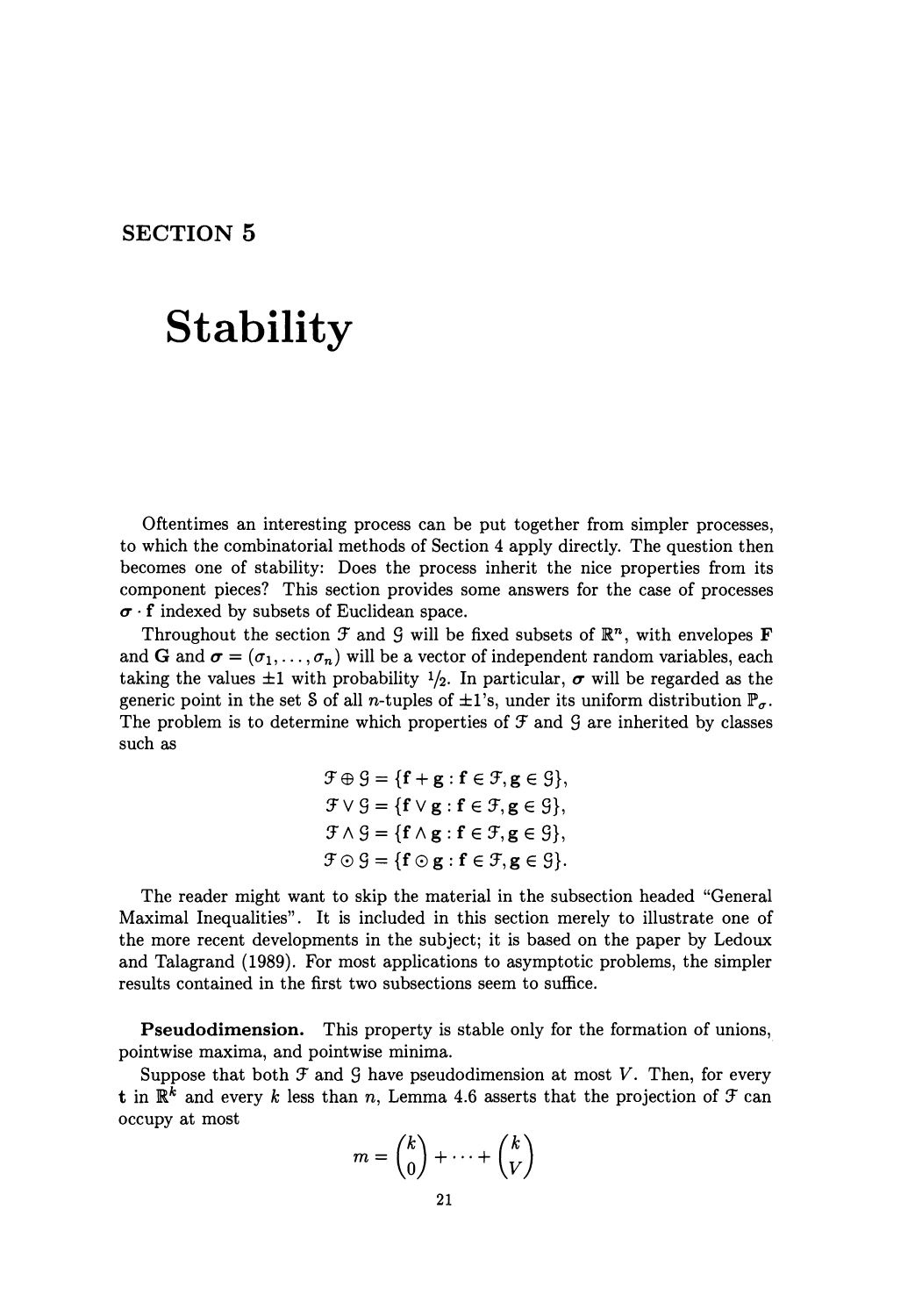### 22 EMPIRICAL PROCESSES

of the orthants around t, and similarly for G. For any two vectors  $\alpha$  and  $\beta$  in  $\mathbb{R}^k$ , the orthants of t occupied by  $\alpha \vee \beta$  and  $\alpha \wedge \beta$  are uniquely determined by the orthants occupied by  $\alpha$  and  $\beta$ . (The same cannot be said for  $\alpha + \beta$  or  $\alpha \odot \beta$ .) Thus the projections of  $\mathcal{F} \vee \mathcal{G}$  and  $\mathcal{F} \wedge \mathcal{G}$  each occupy at most  $m^2$  different orthants. It is even easier to show that the union  $\mathcal{F} \cup \mathcal{G}$  occupies at most 2m orthants. If *k* could be chosen so that  $m^2 < 2^k$ , this would imply that none of the projections surrounds t. So, we need to find a *k* such that

$$
\left[\binom{k}{0}+\cdots+\binom{k}{V}\right]^2<2^k.
$$

On the left-hand side we have a polynomial of degree *2V,* which increases much more slowly with  $k$  than the  $2^k$  on the right-hand side. For  $k$  large enough the inequality will be satisfied. Just knowing that such a *k* exists is good enough for most applications, but, for the sake of having an explicit bound, let us determine how *k* depends on *V.* 

Introduce a random variable X with a  $Bin(k, 1/2)$  distribution. The desired inequality is equivalent to

$$
\left[\mathbb{P}\{X \ge k - V\}\right]^2 < 2^{-k}.
$$

Bound the left-hand side by

$$
\[9^{-(k-V)}\mathbb{P}9^X\]^2 = 81^{-(k-V)}25^k,
$$

then choose  $k = 10V$  to make the bound less than  $2^{-k}$  for every *V*. [It is possible to replace 10 by a smaller constant, but this has no advantage for our purposes.]

(5.1) LEMMA. *If both* '3' *and* 9 *have pseudodimension at most V, then all of*   $\mathcal{F} \cup \mathcal{G}$  and  $\mathcal{F} \vee \mathcal{G}$  and  $\mathcal{F} \wedge \mathcal{G}$  have pseudodimension less than 10V.  $\Box$ 

Unfortunately neither sums nor products share this form of stability.

Packing Numbers. Stability properties for packing or covering numbers follow easily from the triangle inequality: we construct approximating subclasses  ${f_i}$ for F and  $\{g_i\}$  for G, and then argue from inequalities such as

 $|f \vee g - f_i \vee g_j|_2 \leq |f - f_i|_2 + |g - g_j|_2.$ 

In this way we get covering number bounds

$$
N_2(\epsilon + \delta, \mathcal{F} \Box \mathcal{G}) \leq N_2(\epsilon, \mathcal{F}) N_2(\delta, \mathcal{G}),
$$

where  $\Box$  stands for either + or  $\lor$  or  $\land$ . The corresponding bounds for packing numbers,

 $D_2(2\epsilon + 2\delta, \mathcal{F} \Box \mathcal{G}) \leq D_2(\epsilon, \mathcal{F})D_2(\delta, \mathcal{G}),$ 

follow from the inequalities that relate packing to covering. An even easier argument would establish a stability property for the packing numbers for the union  $\mathcal{F} \cup \mathcal{G}$ .

Pointwise products are more interesting, for here we need the flexibility of bounds valid for arbitrary rescaling vectors. Let us show that the covering numbers for the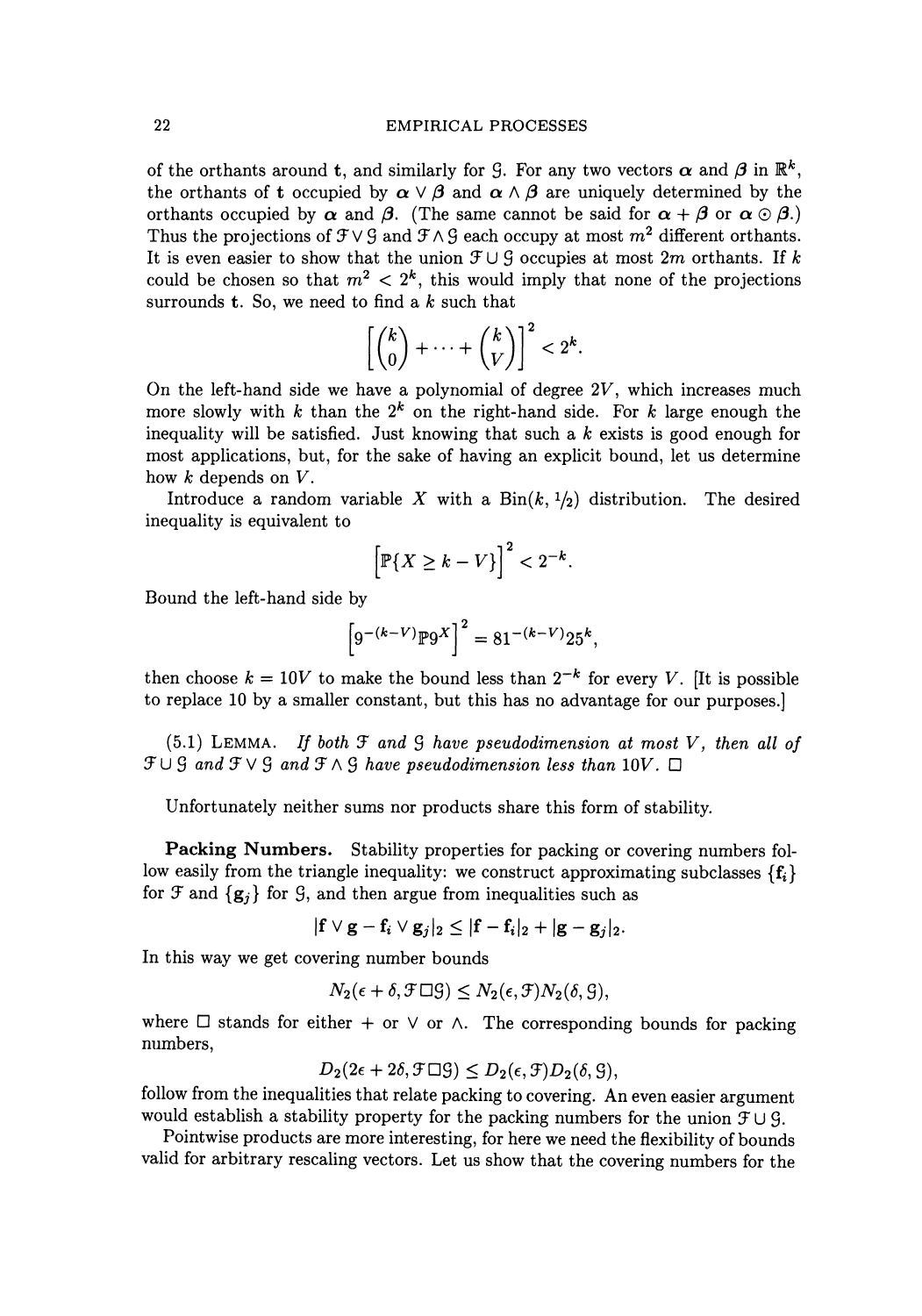#### 5. STABILITY 23

set  $\mathfrak{F} \odot \mathfrak{G}$  of all pairwise products  $\mathbf{f} \odot \mathbf{g}$  satisfy the inequality

(5.2) 
$$
N_2(\epsilon + \delta, \alpha \odot \mathcal{F} \odot \mathcal{G}) \leq N_2(\epsilon, \alpha \odot \mathbf{G} \odot \mathcal{F}) N_2(\delta, \alpha \odot \mathbf{F} \odot \mathcal{G}),
$$

which implies the corresponding inequality for packing numbers

$$
D_2(2\epsilon+2\delta,\boldsymbol{\alpha}\odot\mathfrak{F}\odot\mathfrak{G})\leq D_2(\epsilon,\boldsymbol{\alpha}\odot\mathbf{G}\odot\mathfrak{F})\,D_2(\delta,\boldsymbol{\alpha}\odot\mathbf{F}\odot\mathfrak{G}).
$$

Choose approximating points  $\alpha \odot G \odot f_1, \ldots, \alpha \odot G \odot f_r$  for  $\alpha \odot G \odot f_r$ , and points  $\alpha \odot \mathbf{F} \odot \mathbf{g}_1, \ldots, \alpha \odot \mathbf{F} \odot \mathbf{g}_s$  for  $\mathbf{F} \odot \mathcal{G}$ . We may assume each  $f_i$  lies within the box defined by the envelope **F**, and each  $g_i$  lies within the box defined by G. For an  $\alpha \odot f \odot g$  in the set  $\alpha \odot f \odot g$ , and appropriate  $f_i$  and  $g_j$ ,

$$
\begin{aligned} |\alpha \odot f \odot g - \alpha \odot f_i \odot g_j|_2 \\ &\leq |\alpha \odot f \odot g - \alpha \odot f_i \odot g|_2 + |\alpha \odot f_i \odot g - \alpha \odot f_i \odot g_j|_2 \\ &\leq |\alpha \odot f \odot G - \alpha \odot f_i \odot G|_2 + |\alpha \odot F \odot g - \alpha \odot F \odot g_j|_2 \\ &\leq \epsilon + \delta. \end{aligned}
$$

Inequality (5.2) fits well with the bounds from Section 4.

 $(5.3)$  LEMMA. *Suppose*  $\mathcal F$  and  $\mathcal G$  are subsets of  $\mathbb{R}^n$  for which  $D_1(\epsilon | \alpha \odot \mathbf{F}|_1, \alpha \odot \mathbf{F}) \leq A(1/\epsilon)^W,$  $D_1(\epsilon|\boldsymbol{\alpha} \odot \mathbf{G}|_1,\boldsymbol{\alpha} \odot \mathbf{G}) \leq A(1/\epsilon)^W$ .

*for*  $0 < \epsilon \leq 1$  *and every rescaling vector*  $\alpha$  *of nonnegative weights. Then, for every*  $such \alpha,$ 

(5.4)  $N_2(\epsilon | \alpha \odot \mathbf{F} \odot \mathbf{G} |_2, \alpha \odot \mathbf{F} \odot \mathbf{G}) < A^2(8/\epsilon^2)^{2W}$  for  $0 < \epsilon < 1$ .

*A similar inequality holds for the packing numbers.* 

PROOF. The set  $\mathcal{H} = \alpha \odot \mathcal{F} \odot \mathcal{G}$  has envelope  $\mathbf{H} = \alpha \odot \mathbf{F} \odot \mathbf{G}$ , whose  $\ell_2$  norm,

$$
|\mathbf{H}|_{2} = \left(\sum_{i} \alpha_{i}^{2} F_{i}^{2} G_{i}^{2}\right)^{1/2} = \left(|\mathbf{H} \odot \mathbf{H}|_{1}\right)^{1/2},
$$

provides the natural scaling factor. From inequality (5.2) and Lemma 4.9, which relates  $\ell_1$  and  $\ell_2$  packing numbers, we get

$$
N_2(\epsilon | \mathbf{H}|_2, \mathcal{H}) \leq N_2(\frac{1}{2}\epsilon | \mathbf{H}|_2, \boldsymbol{\alpha} \odot \mathbf{G} \odot \mathcal{F}) N_2(\frac{1}{2}\epsilon | \mathbf{H}|_2, \boldsymbol{\alpha} \odot \mathbf{F} \odot \mathcal{G})
$$
  
\$\leq D\_1(\frac{1}{8}\epsilon^2 | \mathbf{H}|\_2^2, \mathbf{H} \odot \boldsymbol{\alpha} \odot \mathbf{G} \odot \mathcal{F}) D\_1(\frac{1}{8}\epsilon^2 | \mathbf{H}|\_2^2, \mathbf{H} \odot \boldsymbol{\alpha} \odot \mathbf{F} \odot \mathcal{G}).

The set  $H \odot \alpha \odot G \odot \mathcal{F}$  has envelope  $H \odot H$ , which has  $\ell_1$  norm  $|H|_2^2$ , and likewise for the set  $H \odot \alpha \odot F \odot G$ . With the uniform bounds on  $D_1$  packing numbers applied to the last two factors we end up with the asserted inequality.  $\Box$ 

The results in this subsection are actually examples of a more general stability property involving *contraction maps.* A function  $\lambda$  from  $\mathbb{R}^n$  into another Euclidean space is called an  $\ell_2$ -contraction if it satisfies the inequality

$$
|\lambda(f)-\lambda(g)|_2\leq |f-g|_2 \qquad \text{for all } f, g \text{ in } \mathbb{R}^n.
$$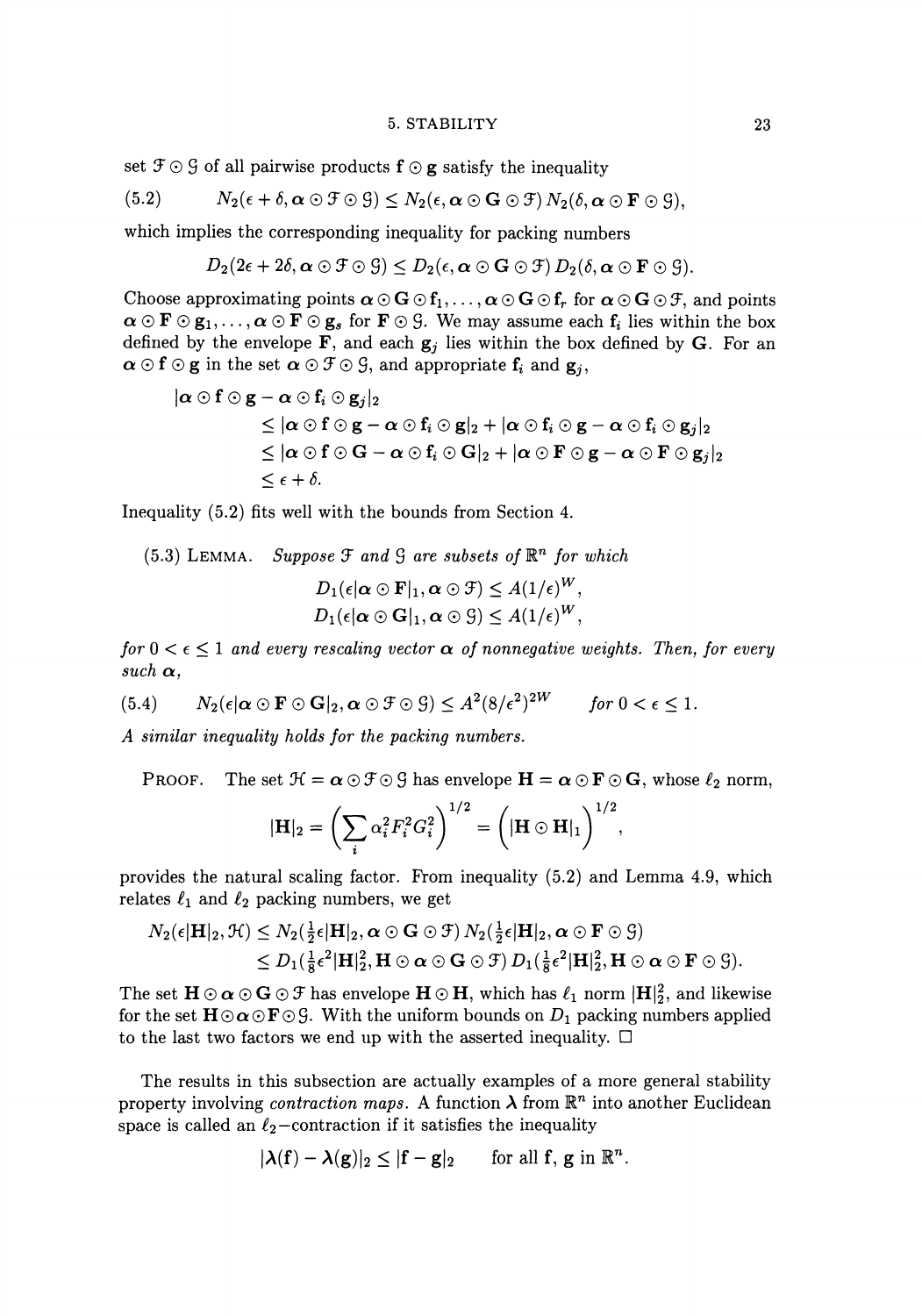For such a map  $\lambda$ , it is easy to show that

$$
D_2(\epsilon, \lambda(\mathcal{F})) \leq D_2(\epsilon, \mathcal{F}).
$$

When applied to various cartesian products, for various maps  $\lambda$  from  $\mathbb{R}^{2n}$  into  $\mathbb{R}^{n}$ . this would reproduee the bounds stated above.

General maximal inequalities. It is perhaps most natural-or at least most elegant—to start from the assumption that we are given bounds on quantities such as  $\mathbb{P}_{\sigma}\Phi(\sup_{\tau}|\sigma \cdot \mathbf{f}|)$ , for a convex, increasing nonnegative function  $\Phi$  on  $\mathbb{R}^+$ . The bounds might have been derived by a chaining argument, based on inequalities for packing numbers, but we need not assume as much.

Without loss of generality we may assume sets such as *g'* to be compact: by continuity, the supremum over  $\mathcal F$  in each of the asserted inequalities will be equal to the supremum over the closure of  $\mathcal{F}$ ; and the inequalities for unbounded  $\mathcal{F}$  may be obtained as limiting cases of the inequalities for a sequence of bounded subsets of  $\mathfrak F$ . Also we may assume that the zero vector belongs to  $\mathfrak F$ .

The stability property for sums follows directly from the convexity of  $\Phi$ :

$$
(5.5) \mathbb{P}_{\sigma} \Phi \left( \sup_{\mathcal{F}, \mathcal{G}} |\sigma \cdot (\mathbf{f} + \mathbf{g})| \right) \leq \mathbb{P}_{\sigma} \Phi \left( \sup_{\mathcal{F}} |\sigma \cdot \mathbf{f}| + \sup_{\mathcal{G}} |\sigma \cdot \mathbf{g}| \right) \n\leq \frac{1}{2} \mathbb{P}_{\sigma} \Phi \left( 2 \sup_{\mathcal{F}} |\sigma \cdot \mathbf{f}| \right) + \frac{1}{2} \mathbb{P}_{\sigma} \Phi \left( 2 \sup_{\mathcal{F}} |\sigma \cdot \mathbf{g}| \right).
$$

To eliminate the extra factors of 2 from the last two terms (or from similar terms later in this section) we could apply the same argument to the rescaled function  $\Phi_0(x) = \Phi(x/2).$ 

More subtle is the effect of applying a contraction operation to each coordinate of the vectors in  $\mathcal{F}$ . Suppose we have maps  $\lambda_i : \mathbb{R} \to \mathbb{R}$  such that

(5.6) 
$$
\lambda_i(0) = 0 \text{ and } |\lambda_i(s) - \lambda_i(t)| \leq |s - t| \quad \text{for all real } s, t.
$$

They define a contraction map on  $\mathbb{R}^n$  pointwise,  $\lambda(f) = (\lambda_1(f_1), \ldots, \lambda_n(f_n)).$ 

(5.7) THEOREM. *For every subset*  $\mathcal{F}$  of  $\mathbb{R}^n$ , and contraction maps  $\lambda_i$ ,

$$
\mathbb{P}_{\sigma} \Phi \left( \sup_{\mathcal{F}} |\sigma \cdot \lambda(\mathbf{f})| \right) \leq \frac{3}{2} \mathbb{P}_{\sigma} \Phi \left( 2 \sup_{\mathcal{F}} |\sigma \cdot \mathbf{f}| \right),
$$

*where*  $\lambda(f) = (\lambda_1(f_1), \ldots, \lambda_n(f_n)).$ 

Before proceeding to the proof, let us see how the theorem can be applied.

(5.8) EXAMPLE. We can build the class  $\mathcal{F} \vee \mathcal{G}$  (or  $\mathcal{F} \wedge \mathcal{G}$ ) using sums and contractions, based on the representation

$$
f_i \vee g_i = (f_i - g_i)^+ + g_i.
$$

Arguing as for  $(5.5)$  we get a bound for the set of all differences  $f-g$ . With the contraction maps  $\lambda_i(s) = s^+$  we get a bound for the set of vectors with components  $(f_i - g_i)^+$ , which we combine with the bound for 9 using (5.5).  $\Box$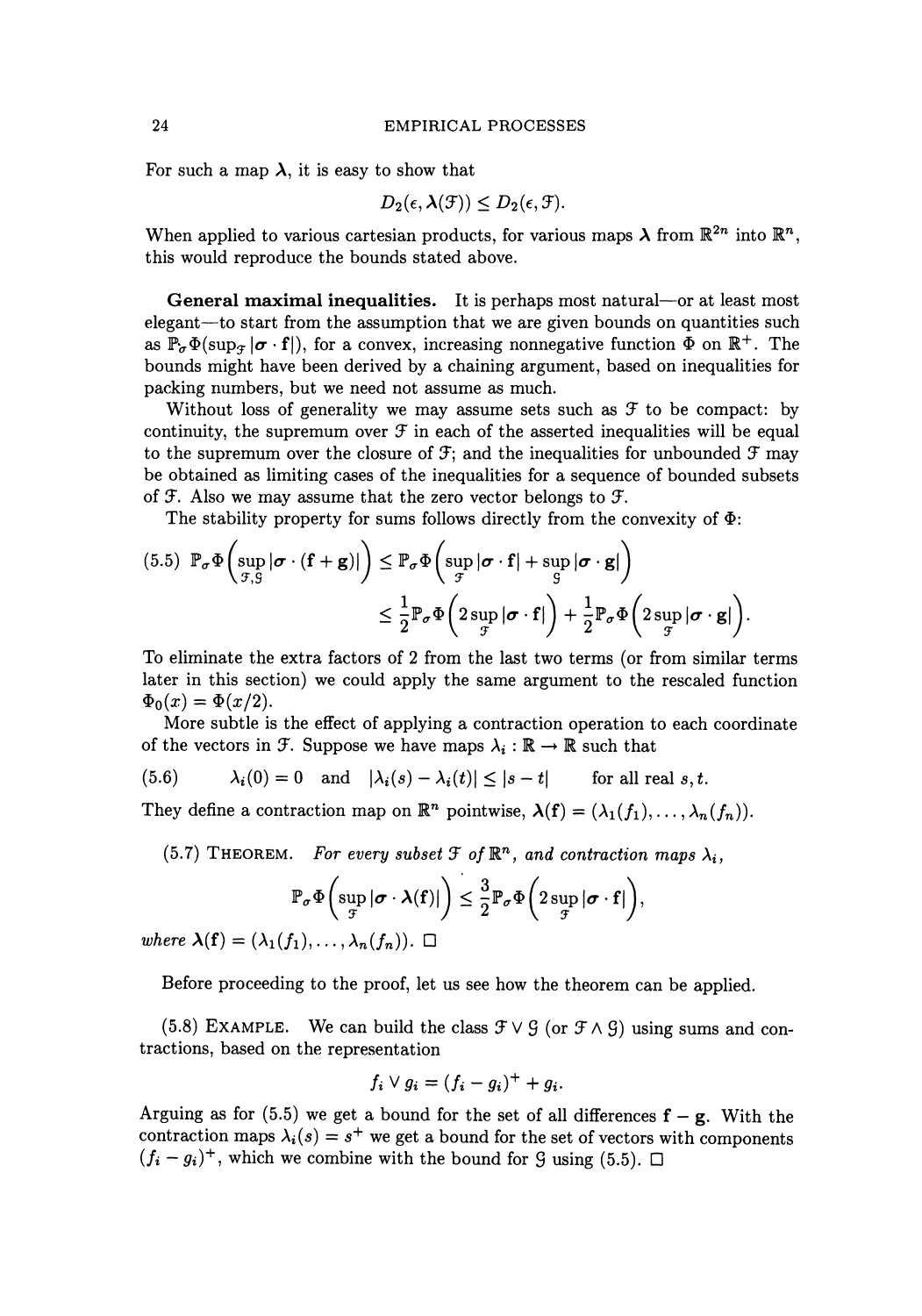#### 5. STABILITY 25

(5.9) EXAMPLE. If we impose the condition that  $|f_i| \leq 1$  and  $|g_i| \leq 1$  for all components of all vectors in  $\mathcal F$  and  $\mathcal G$ , then we can build  $\mathcal F \odot \mathcal G$  using sums and contractions, based on the representation

$$
f_i g_i = \frac{1}{4}(f_i + g_i)^2 - \frac{1}{4}(f_i - g_i)^2.
$$

Stability for sums (and differences) gives bounds for the sets of vectors with components  $1/2(f_i \pm g_i)$ . With the contraction map  $\lambda_i(s) = 1/2$  min  $(1, s^2)$  we get a suitable bound for both the squared terms, which we again combine by means of inequality  $(5.5)$ .  $\Box$ 

As the first step towards the proof of Theorem 5.7 we must establish a stronger result for a special case, using only elementary properties of  $\Phi$ .

(5.10) LEMMA. *If*  $\mathcal{F}$  *lies within the positive orthant of*  $\mathbb{R}^n$ ,

$$
\mathbb{P}_{\sigma} \Phi \left( \sup_{\mathcal{F}} |\sigma \cdot \lambda(\mathbf{f})| \right) \leq \mathbb{P}_{\sigma} \Phi \left( \sup_{\mathcal{F}} |\sigma \cdot \mathbf{f}| \right)
$$

*for contraction maps*  $\lambda_i$ , *as in (5.6).* 

PROOF. It would suffice to consider the effect of the contractions one coordinate at a time. We would first show that

$$
\mathbb{P}_{\sigma} \Phi\bigg(\sup_{\mathcal{F}} \Big|\sum_{i
$$

Then we could argue similarly for the  $(n-1)$ <sup>st</sup> coordinate—replacing the right-hand side by the quantity now on the left-hand side, and replacing  $f_{n-1}$  on the left-hand side by  $\lambda_{n-1}(f_{n-1})$ —and so on.

Let us establish only the inequality for the  $n^{th}$  coordinate. Argue conditionally on  $\sigma_1, \ldots, \sigma_{n-1}$ . To simplify the notation, write  $\lambda$  instead of  $\lambda_n$ , write  $x(f)$  for the contribution from the first  $n-1$  coordinates, and write  $y(f)$  for  $f_n$ . Then we need to show that

(5.11) 
$$
\Phi\left(\sup_{\mathcal{F}}|x(\mathbf{f})+\lambda(y(\mathbf{f}))|\right)+\Phi\left(\sup_{\mathcal{F}}|x(\mathbf{f})-\lambda(y(\mathbf{f}))|\right)
$$

$$
\leq \Phi\left(\sup_{\mathcal{F}}|x(\mathbf{f})+y(\mathbf{f})|\right)+\Phi\left(\sup_{\mathcal{F}}|x(\mathbf{f})-y(\mathbf{f})|\right).
$$

The argument will be broken into four cases. Suppose the supremum in the first term on the left-hand side is achieved at  $f_0$  and for the second term at  $f_1$ . That is, if  $x_0 = x(f_0)$  and so on,

(5.12) 
$$
|x_0 + \lambda(y_0)| \ge |x(\mathbf{f}) + \lambda(y(\mathbf{f}))|
$$

$$
|x_1 - \lambda(y_1)| \ge |x(\mathbf{f}) - \lambda(y(\mathbf{f}))|
$$

for all f in  $\mathcal{F}$ . For the first two cases we will need only to appeal to the facts:  $\Phi(t)$ is an increasing function of t on  $\mathbb{R}^+$ ; both  $y_0$  and  $y_1$  are nonnegative; and

(5.13) 
$$
|\lambda(y_i)| = |\lambda(y_i) - \lambda(0)| \le |y_i| = y_i \quad \text{for } i = 0, 1,
$$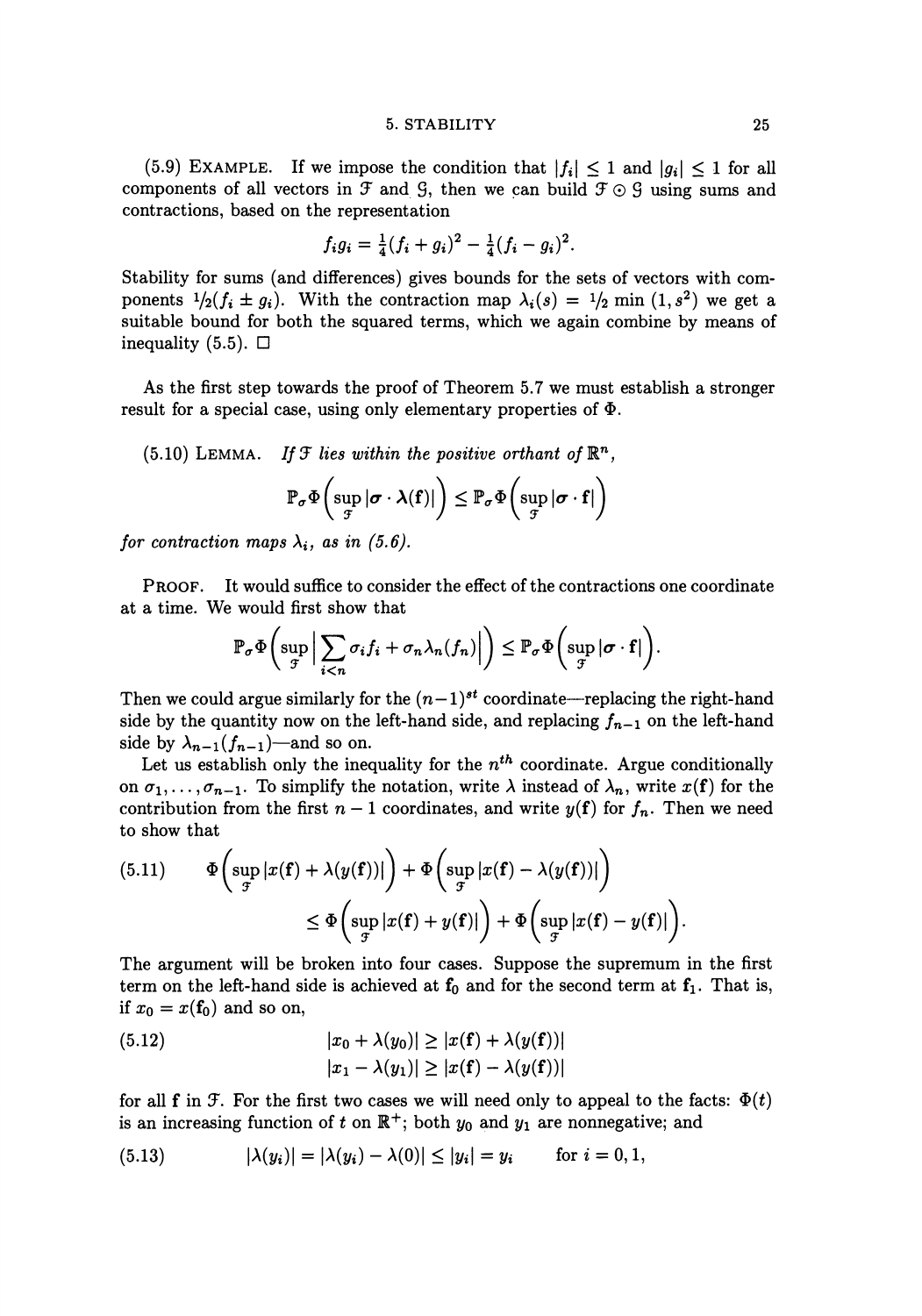as a consequence of the contraction property for  $\lambda$ .

For notational convenience, extend the function  $\Phi$  by symmetry to the whole real line:  $\Phi(-t) = \Phi(t)$ . Then it will be enough to show that in each case at least one of the following inequalities holds:

(5.14) 
$$
\Phi(x_0 + \lambda(y_0)) + \Phi(x_1 - \lambda(y_1)) \leq \begin{cases} \Phi(x_0 + y_0) + \Phi(x_1 - y_1) \\ \Phi(x_1 + y_1) + \Phi(x_0 - y_0) \end{cases}
$$

First case: if  $x_0 + \lambda(y_0) \geq 0 \geq x_1 - \lambda(y_1)$ , then

$$
\Phi(x_0 + \lambda(y_0)) \leq \Phi(x_0 + y_0),
$$
  

$$
\Phi(x_1 + \lambda(y_1)) \leq \Phi(x_1 - y_1).
$$

**Second case:** if  $x_0 + \lambda(y_0) \leq 0 \leq x_1 - \lambda(y_1)$ , then

$$
\Phi(x_0 + \lambda(y_0)) \leq \Phi(x_0 - y_0),
$$
  

$$
\Phi(x_1 - \lambda(y_1)) \leq \Phi(x_1 + y_1).
$$

At least one of the inequalities in (5.14) is clearly satisfied in both these cases.

For the other two cases, where  $x_0 + \lambda(y_0)$  and  $x_1 - \lambda(y_1)$  have the same sign, we need the following consequence of the convexity of  $\Phi$ : *if*  $\alpha \leq \beta$  *and*  $\beta \geq 0$  *and*  $0 \leq s \leq t$ , then

(5.15) 
$$
\Phi(\beta + t) - \Phi(\beta) - \Phi(\alpha + s) + \Phi(\alpha) \geq 0.
$$

If  $s = 0$  this inequality reasserts that  $\Phi$  is an increasing function on  $\mathbb{R}^+$ . If  $s > 0$  it follows from the convexity inequality

$$
\frac{\Phi(\alpha+s)-\Phi(\alpha)}{s}\leq \frac{\Phi(\beta+t)-\Phi(\beta)}{t}
$$

and the nonnegativity of the ratio on the right-hand side.

Third case: if  $x_0 + \lambda(y_0) \ge 0$  and  $x_1 - \lambda(y_1) \ge 0$ , then invoke inequality (5.15) with

$$
\alpha = x_1 - y_1, \quad \beta = x_0 + \lambda(y_0), \quad s = y_1 - \lambda(y_1), \quad t = y_0 - \lambda(y_0) \quad \text{if } y_0 \ge y_1, \\ \alpha = x_0 - y_0, \quad \beta = x_1 - \lambda(y_1), \quad s = y_0 + \lambda(y_0), \quad t = y_1 + \lambda(y_1) \quad \text{if } y_0 < y_1.
$$

The inequalities (5.12) and (5.13) give  $\alpha \leq \beta$  in each case, and the inequality  $s \leq t$ follows from the contraction property

$$
|\lambda(y_1) - \lambda(y_0)| \le \begin{cases} y_0 - y_1 & \text{if } y_0 \ge y_1, \\ y_1 - y_0 & \text{if } y_0 < y_1. \end{cases}
$$

Fourth case: if  $x_0 + \lambda(y_0) \leq 0$  and  $x_1 - \lambda(y_1) \leq 0$ , then invoke (5.15) with  $\alpha = -x_1 - y_1, \quad \beta = -x_0 - \lambda(y_0), \quad s = y_1 + \lambda(y_1), \quad t = y_0 + \lambda(y_0) \quad \text{if } y_0 \geq y_1,$  $\alpha = -x_0 - y_0, \quad \beta = -x_1 + \lambda(y_1), \quad s = y_0 - \lambda(y_0), \quad t = y_1 - \lambda(y_1) \quad \text{if } y_0 < y_1.$ The required inequalities  $\alpha \leq \beta$  and  $s \leq t$  are established as in the third case.  $\Box$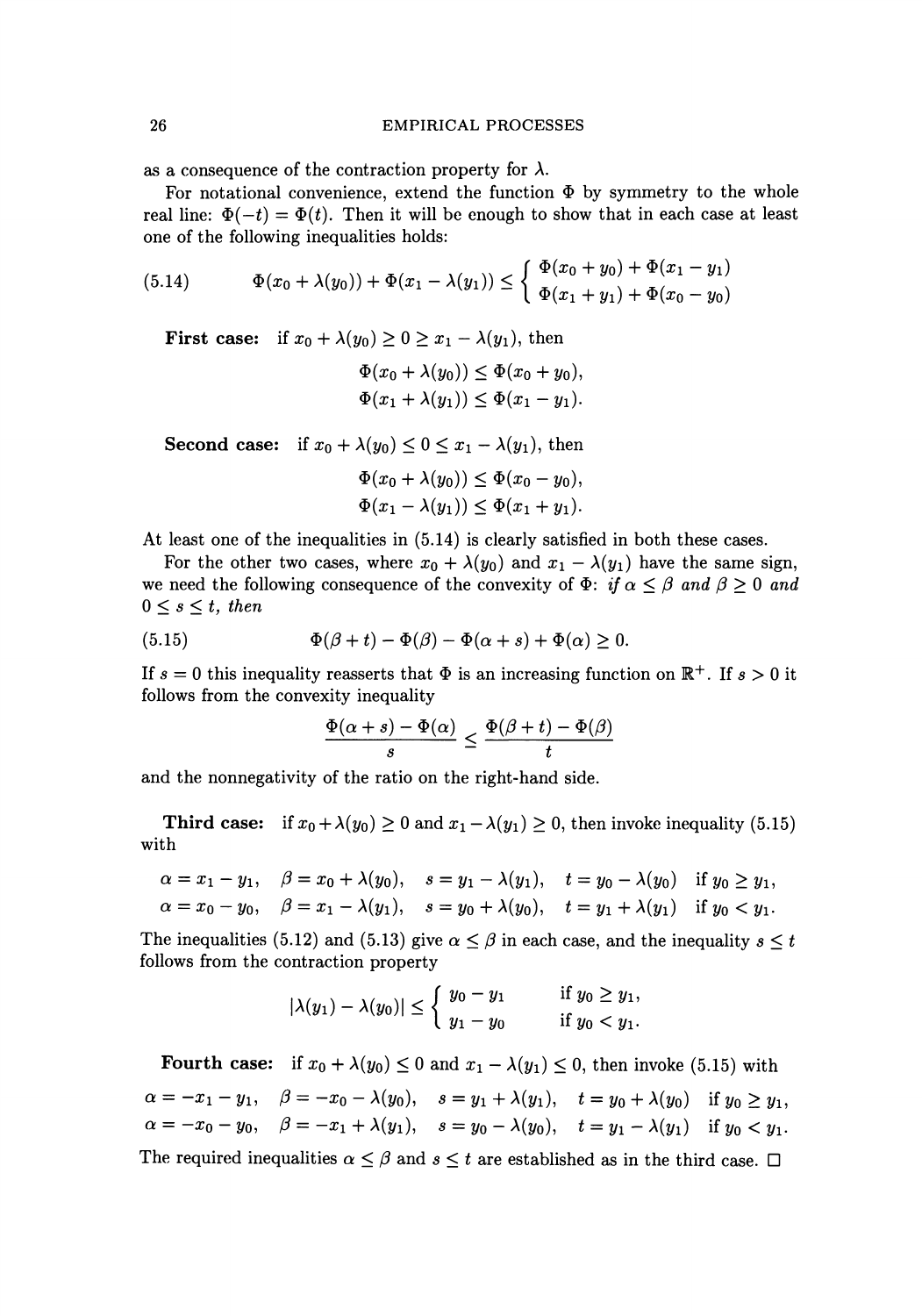#### 5. STABILITY 27

PROOF OF THEOREM 5.7. Notice that  $\lambda_i(f_i) = \lambda_i(f_i^+) + \lambda_i(-f_i^-)$ , because either

$$
f_i \ge 0
$$
 and  $\lambda_i(f_i) = \lambda_i(f_i^+)$  and  $\lambda_i(-f_i^-) = \lambda_i(0) = 0$ ,

or

 $f_i \leq 0$  and  $\lambda_i(f_i) = \lambda_i(-f_i^-)$  and  $\lambda_i(f_i^+) = \lambda_i(0) = 0.$ Convexity of  $\Phi$  gives the inequality

$$
\mathbb{P}_{\sigma} \Phi \bigg( \sup_{\mathcal{F}} \Big| \sum_{i \leq n} \sigma_i [\lambda_i(f_i^+) + \lambda_i(-f_i^-)] \Big| \bigg) \n\leq \frac{1}{2} \mathbb{P}_{\sigma} \Phi \bigg( 2 \sup_{\mathcal{F}} \Big| \sum_{i \leq n} \sigma_i \lambda_i(f_i^+) \Big| \bigg) + \frac{1}{2} \mathbb{P}_{\sigma} \Phi \bigg( 2 \sup_{\mathcal{F}} \Big| \sum_{i \leq n} \sigma_i \lambda_i(-f_i^-) \Big| \bigg).
$$

Lemma 5.10 shows that the right-hand side increases if  $\lambda_i(f_i^+)$  is replaced by  $f_i^+$ and  $\lambda_i(-f_i^-)$  is replaced by  $-f_i^-$ . (For  $-f_i^-$ , note that  $\lambda(-t)$  is also a contraction mapping.) Argue from convexity of  $\Phi$  and the inequality  $f_i^+ = 1/2(f_i + |f_i|)$  that

$$
\mathbb{P}_{\sigma}\Phi\bigg(2\sup_{\mathcal{F}}\Big|\sum_{i\leq n}\sigma_if_i^+\Big|\bigg)\leq \frac{1}{2}\mathbb{P}_{\sigma}\Phi\bigg(2\sup_{\mathcal{F}}\Big|\sum_{i\leq n}\sigma_if_i\Big|\bigg)+\frac{1}{2}\mathbb{P}_{\sigma}\Phi\bigg(2\sup_{\mathcal{F}}\Big|\sum_{i\leq n}\sigma_i|f_i|\Big|\bigg),
$$

with a similar inequality for the contribution from the  $-f_i^-$  term. The proof will be completed by an application of the Basic Combinatorial Lemma from Section 1 to show that

$$
\mathbb{P}_{\sigma} \Phi\bigg(2 \sup_{\mathcal{F}} \Big|\sum_{i \leq n} \sigma_i |f_i|\Big|\bigg) \leq 2 \, \mathbb{P}_{\sigma} \Phi\bigg(2 \sup_{\mathcal{F}} \Big|\sum_{i \leq n} \sigma_i f_i\Big|\bigg).
$$

Because  $\Phi$  is increasing and nonnegative, and  $\mathcal F$  contains the zero vector,

$$
\mathbb{P}_{\sigma} \Phi\left(2 \sup_{\mathcal{F}} \left|\sum_{i \leq n} \sigma_i |f_i|\right|\right) \leq \mathbb{P}_{\sigma} \Phi\left(2 \sup_{\mathcal{F}} \sum_{i \leq n} \sigma_i |f_i|\right) + \mathbb{P}_{\sigma} \Phi\left(2 \sup_{\mathcal{F}} \sum_{i \leq n} (-\sigma_i) |f_i|\right).
$$

The two expectations on the right-hand side are equal; it will suffice if we bound the first of them by the corresponding quantity with  $|f_i|$  replaced by  $f_i$ .

To do this, let us construct, by means of the Basic Combinatorial Lemma, a one-to-one map  $\theta$  from S onto itself such that

(5.16) 
$$
\sup_{\mathcal{F}} \sum_{i \leq n} \sigma_i |f_i| \leq \sup_{\mathcal{F}} \sum_{i \leq n} \theta(\sigma)_i f_i.
$$

For each  $\sigma$  in S, the compactness of  $\mathcal F$  ensures existence of a vector  $f^{\sigma}$  for which the left-hand side of (5.16) equals

$$
\sum_{i\leq n}\sigma_i|f_i^{\sigma}|.
$$

Define the map  $\eta$  from S into itself by

$$
\eta(\sigma)_i = \begin{cases} +1 & \text{if } \sigma_i = +1 \text{ and } f_i^{\sigma} \ge 0, \\ -1 & \text{otherwise.} \end{cases}
$$